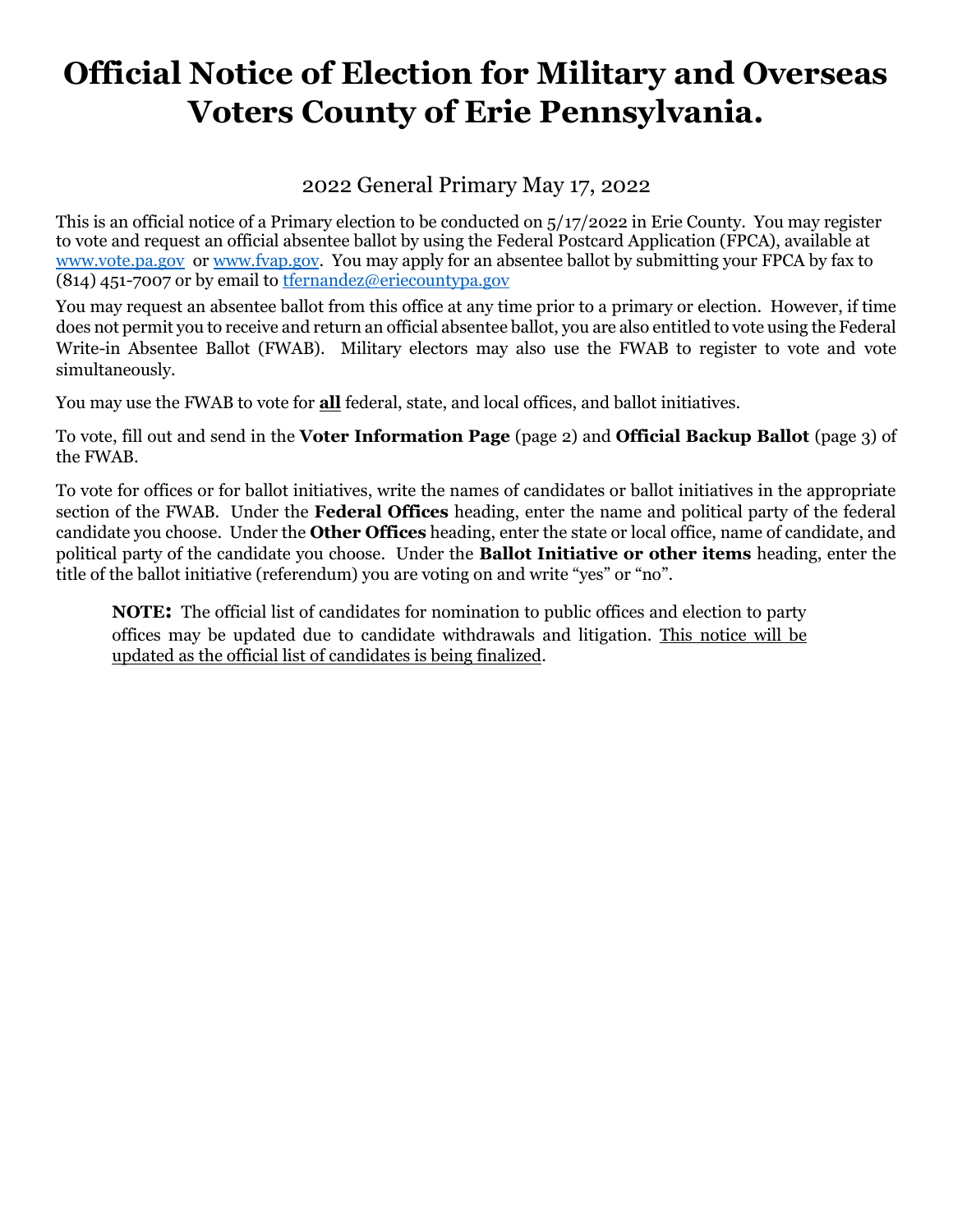#### **DEMOCRATIC BALLOT**

UNITED STATES SENATOR – Vote for One – All Precincts in Erie County

GOVERNOR – Vote for One – All Precincts within Erie County

LT. GOVERNOR – Vote for One – All Precincts within Erie County

REPRESENTATIVE IN CONGRESS –16th Congressional District – Vote for One – All Precincts within Erie County

REPRESENTATIVES IN GENERAL ASSEMBLY – Vote for one – 1st, 2nd, 3rd, 4th & 6th Legislative Districts

1<sup>st</sup> Legislative District – 1<sup>st</sup> ward (all districts), 2<sup>nd</sup> ward (all districts), 3<sup>rd</sup> Ward (all districts), 4<sup>th</sup> Ward (all districts), 6<sup>th</sup> Ward (all districts), and Lawrence Park 1-3.

2<sup>nd</sup> Legislative District – 5<sup>th</sup> Ward (all districts), Wesleyville Borough 1&2, Greene Township 1&2, Harborcreek Township 1-7, and Summit Township 1&2.

3rd Legislative Districts – Fairview Township 1-5 and Millcreek Township 1-25.

4th Legislative District – City of Corry (all three Wards), Edinboro 1&2, Elgin Borough, Girard Borough, Lake City Borough, McKean Borough, Mill Village Borough, North East Borough 1 & 2, Platea Borough, Union City Borough 1 & 2, Waterford Borough, Wattsburg Borough, Amity Township, Concord Township, Franklin Township, Girard Township 1-3, Greenfield Township, LeBoeuf Township, McKean Township 1 & 2, North East Township 1 & 2, Union Township, Venango Township, Washington Township, Waterford Township 1 & 2, and Wayne Township.

6th Legislative District - Albion Borough, Cranesville Borough, Conneaut Township, Elk Creek Township, and Springfield Township.

MEMBER OF THE DEMOCRATIC STATE COMMITTEE – Vote for Five – All Precincts within Erie County

ERIE DEMOCRATIC COMMITTEE WOMAN – Vote for one – All Precincts in Erie County

ERIE DEMOCRATIC COMMITTEEMAN – Vote for one – All Precincts in Erie County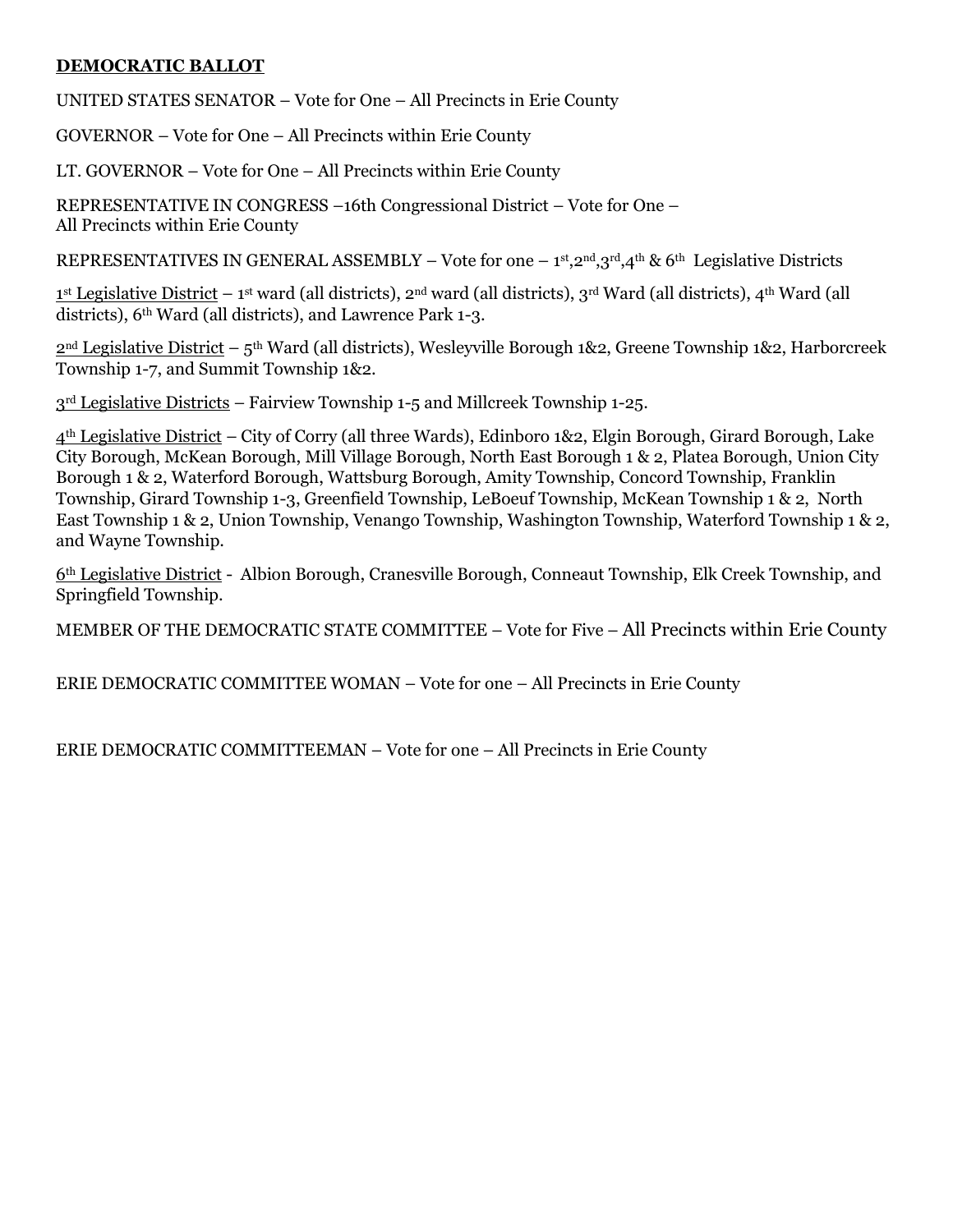#### **REPUBLICAN BALLOT**

UNITED STATES SENATOR – Vote for One – All Precincts in Erie County

GOVERNOR – Vote for One – All Precincts within Erie County

LT. GOVERNOR – Vote for One – All Precincts within Erie County

REPRESENTATIVE IN CONGRESS –16th Congressional District – Vote for One – All Precincts within Erie County

REPRESENTATIVES IN GENERAL ASSEMBLY – Vote for one – 1st, 2nd, 3rd, 4th, & 6th Legislative Districts

1<sup>st</sup> Legislative District – 1<sup>st</sup> ward (all districts), 2<sup>nd</sup> ward (all districts), 3<sup>rd</sup> Ward (all districts), 4<sup>th</sup> Ward (all districts), 6<sup>th</sup> Ward (all districts), and Lawrence Park 1-3.

2<sup>nd</sup> Legislative District – 5<sup>th</sup> Ward (all districts), Wesleyville Borough 1&2, Greene Township 1&2, Harborcreek Township 1-7, and Summit Township 1&2.

3rd Legislative Districts – Fairview Township 1-5 and Millcreek Township 1-25.

4th Legislative District – City of Corry (all three Wards), Edinboro 1&2, Elgin Borough, Girard Borough, Lake City Borough, McKean Borough, Mill Village Borough, North East Borough 1 & 2, Platea Borough, Union City Borough 1 & 2, Waterford Borough, Wattsburg Borough, Amity Township, Concord Township, Franklin Township, Girard Township 1-3, Greenfield Township, LeBoeuf Township, McKean Township 1 & 2, North East Township 1 & 2, Union Township, Venango Township, Washington Township, Waterford Township 1 & 2, and Wayne Township.

6th Legislative District - Albion Borough, Cranesville Borough, Conneaut Township, Elk Creek Township, and Springfield Township.

MEMBER OF THE REPUBLICAN STATE COMMITTEE – Vote for Six – All Precincts within Erie County

REPUBLICAN COMMITTEEPERSON – Vote for two – All Precincts within Erie County.

For a list of Erie Democratic and Republican Committee Candidates please visit <https://eriecountypa.gov/departments/elections-voting/running-for-office/>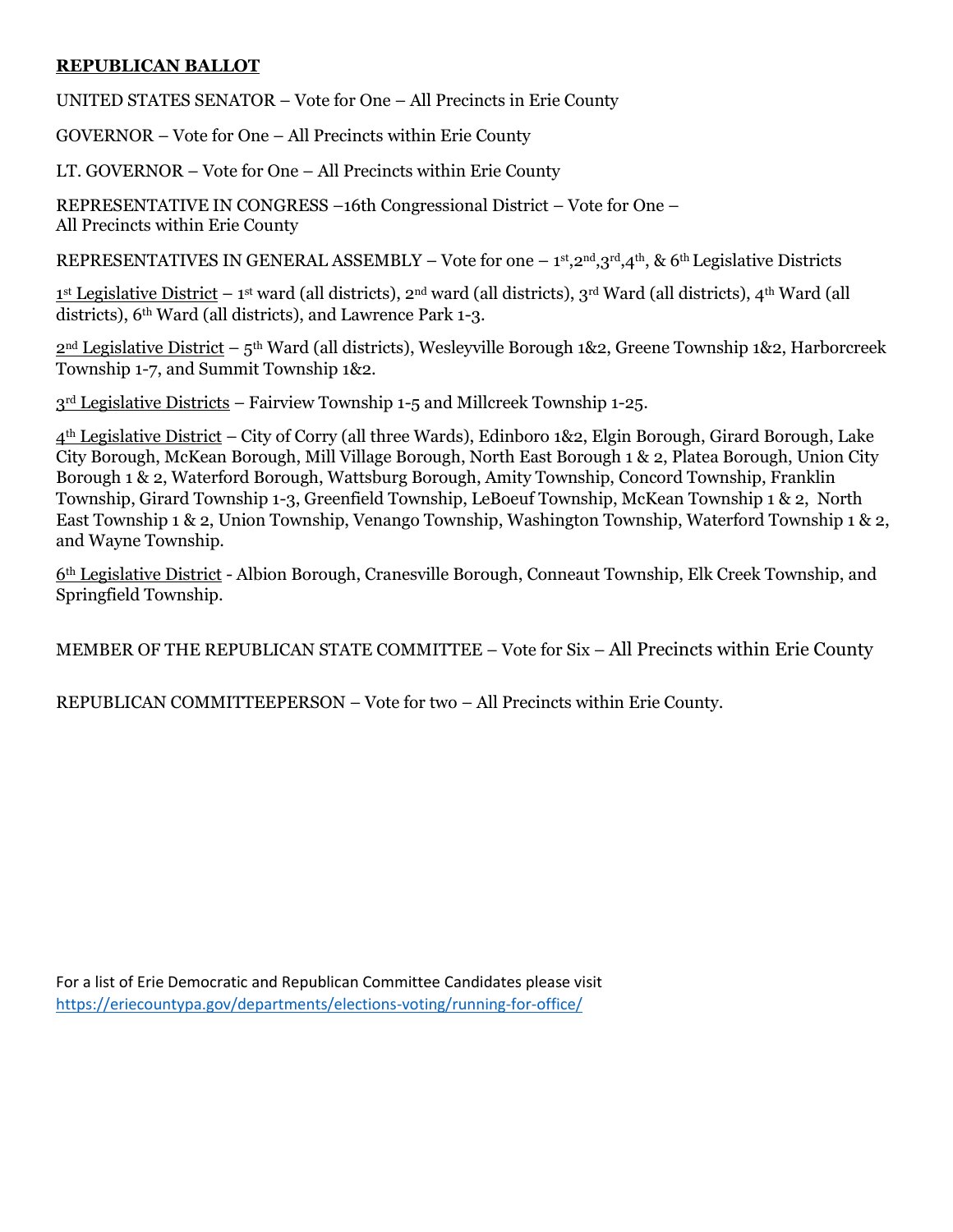# 2022 GENERAL PRIMARY CANDIDATE LIST

### UNITED STATES SENATOR

Six Year Term Vote for One

JOHN FETTERMAN, ALLEGHENY JEFF BARTOS, MONTGOMERY

Democratic Republican

ALEX KHALIL, MONTGOMERY KATHY BARNETTE, MONTGOMERY CONOR LAMB, ALLEGHENY GALLEGHENY AND THE MEHMET OZ, MONTGOMERY MALCOLM KENYATTA, PHILADELPHIA GEORGE BOCHETTO, PHILADELPHIA DAVE MCCORMICK, ALLEGHENY SEAN GALE, MONTGOMERY CARLA SANDS, CUMBERLAND

> GOVERNOR Four Year Term

Vote for One

JOSH SHAPIRO, MONTGOMERY LOU BARLETTA, LUZERNE

DOUGLAS V MASTRIANO, FRANKLIN NCHE ZAMA, NORTHAMPTON DAVE WHITE, DELAWARE MELISSA HART, ALLEGHENY BILL MCSWAIN, CHESTER CHARLIE GEROW, CUMBERLAND JOE GALE, MONTGOMERY JAKE CORMAN, CENTRE

### LIEUTENANT GOVERNOR

Four Year Term Vote for One

AUSTIN DAVIS, ALLEGHENY CLARICE SCHILLINGER, MONTGOMERY RAY SOSA, MONTGOMERY JAMES EARL JONES, MONTGOMERY BRIAN SIMS, PHILADELPHIA RICK SACCONE, ALLEGHENY JOHN BROWN, NORTHAMPTON CHRIS FRYE, LAWRENCE JEFF COLEMAN, CUMBERLAND RUSS DIAMOND, LEBANON CARRIE LEWIS DELROSSO, ALLEGHENY TEDDY DANIELS, WAYNE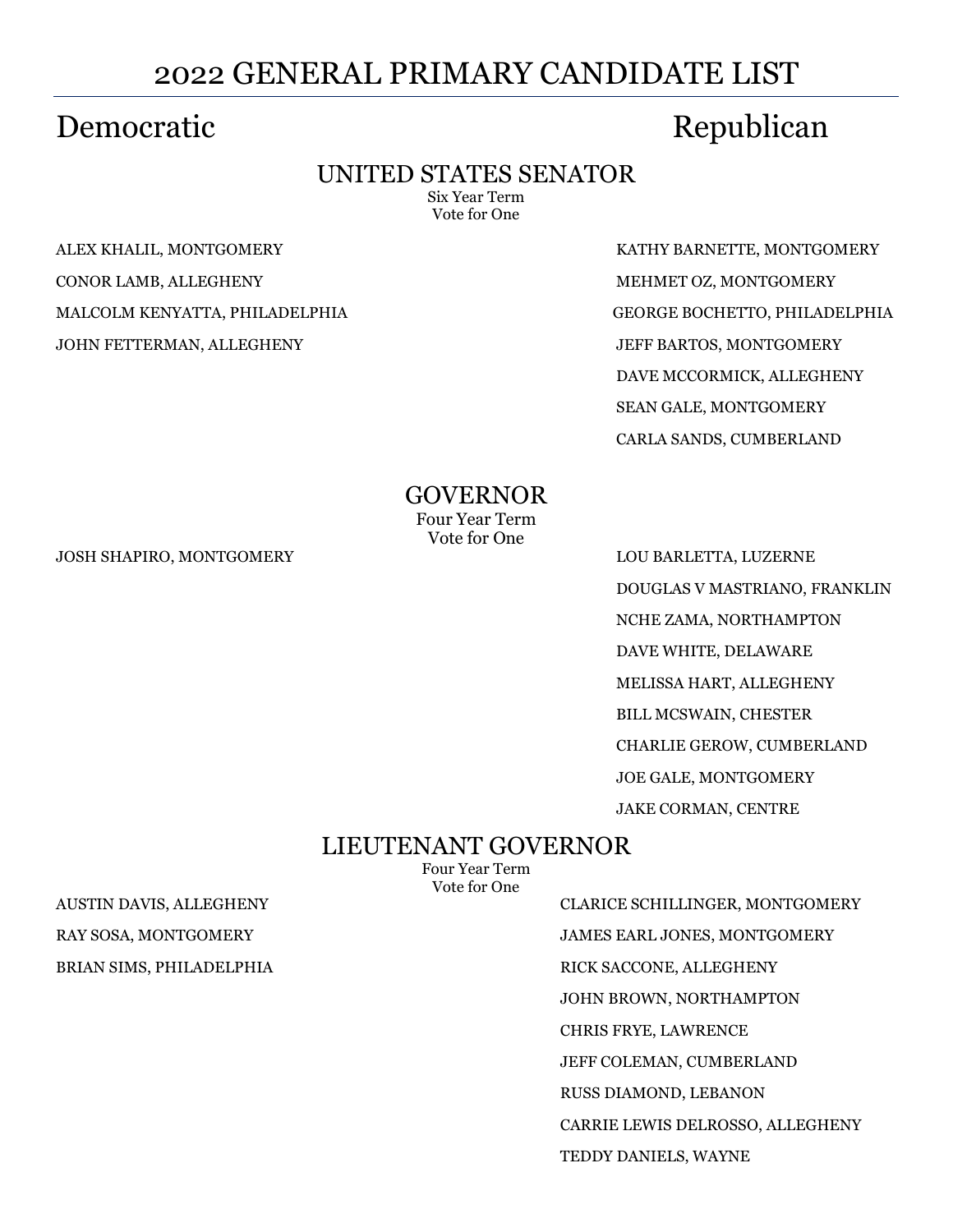### REPRESENTATIVE IN CONGRESS 16TH DISTRICT

Two Year Term Vote for One

DAN PASTORE, ERIE MIKE KELLY, BUTLER

RICK TELESZ, LAWRENCE

### REPRESENTATIVE IN THE GENERAL ASSEMBLY

1 st District Two Year Term

Vote for One

PATRICK J HARKINS, ERIE CITY

2nd District Two Year Term Vote for One

BOB MERSKI, ERIE CITY PAUL PITONYAK, WESLEYVILLE BOROUGH

3RD District Two Year Term Vote for One

RYAN BIZZARRO, MILLCREEK TOWNSHIP JOE KUJAWA, MILLCREEK TOWNSHIP

4TH District Two Year Term Vote for One

CHELSEA OLIVER, CORRY CITY GALLERY CORPORATION AND JOHN DIAMOND, AMITY TOWNSHIP

JASON MONN, CONCORD TOWNSHIP

JENNIFER LESHER, WATERFORD TOWNSHIP

JOE CANCILLA, NORTH EAST BOROUGH

JAKE BANTA, LEBOEUF TOWNSHIP

GREG HAYES, WASHINGTON TOWNSHIP

6TH District Two Year Term Vote for One

NERISSA GALT, CRAWFORD BRAD ROAE, CRAWFORD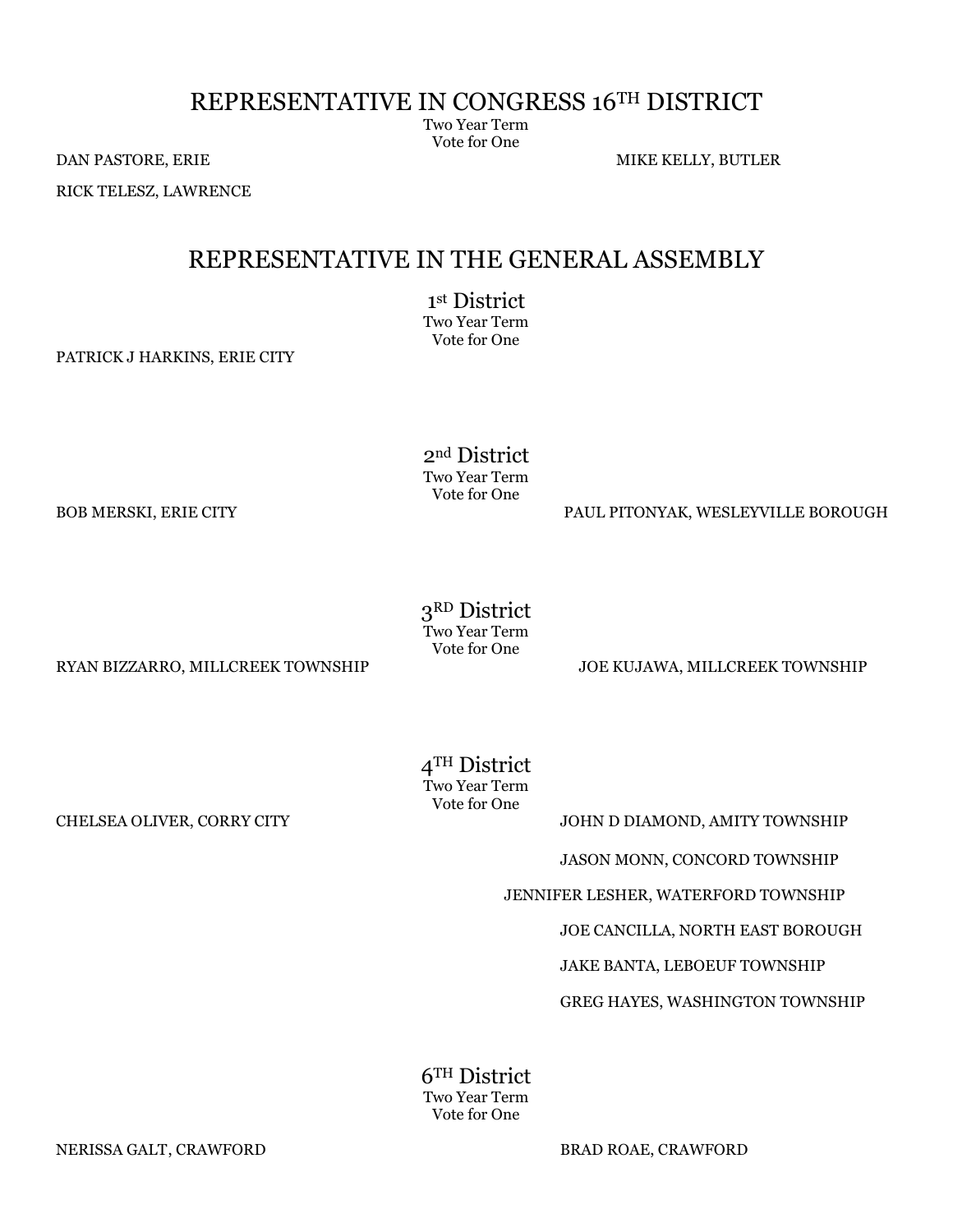# MEMBER OF DEMOCRATIC STATE COMMITTEE Four Year Term Vote for not more than Five

(2 FEMALES AND THE 2 MALES WITH THE HIGHEST NUMBER OF VOTES TO BE ELECTED

AND THE PERSON WITH THE NEXT HIGHEST OF VOTES SHALL ASLO BE ELECTED )

CHRISTINE MITCHELL – FEMALE, HARBORCREEK TOWNSHIP SAMUEL D COMFORT - MALE, MILLCREEK TOWNSHIP TYLER TITUS – NON-BINARY, ERIE CITY LINDA SLOAN MCCABE - FEMALE, MILLCREEK TOWNSHIP KAREN MOSKI – FEMALE, HARBORCREEK TOWNSHIP CINDY PURVIS - FEMALE, ERIE CITY KRISTY GNIBUS – FEMALE, MILLCREEK TOWNSHIP SETH TROTT - MALE, ERIE CITY CALEB BUZARD - MALE, MILLCREEK TOWNSHIP CHELCIE ALCORN - FEMALE, ERIE CITY MICHAEL KEYS - MALE, ERIE CITY

MEMBER OF REPUBLICAN STATE COMMITTEE

Four Year Term

Vote for not more than Six (Elect 3 Male and 3 Female) KAREN ALEX - FEMALE, NORTH EAST TOWNSHIP JEZREE FRIEND - MALE, MILLCREEK TOWNSHIP MICHELLE PREVITE – FEMALE, ERIE CITY BRENTON DAVIS - MALE, MILLCREEK TOWNSHIP SHEILA FITZGERALD STERRETT - FEMALE, HARBORCREEK TOWNSHIP REGINA SMITH - FEMALE, MILLCREEK TOWNSHIP RYAN D MCGREGOR - MALE, NORTH EAST BOROUGH LINDA PEZZINO - FEMALE, CORRY CITY BYRON T EDDY - MALE, FAIRVIEW TOWNSHIP CRAIGE PEPPER - FEMALE, ERIE CITY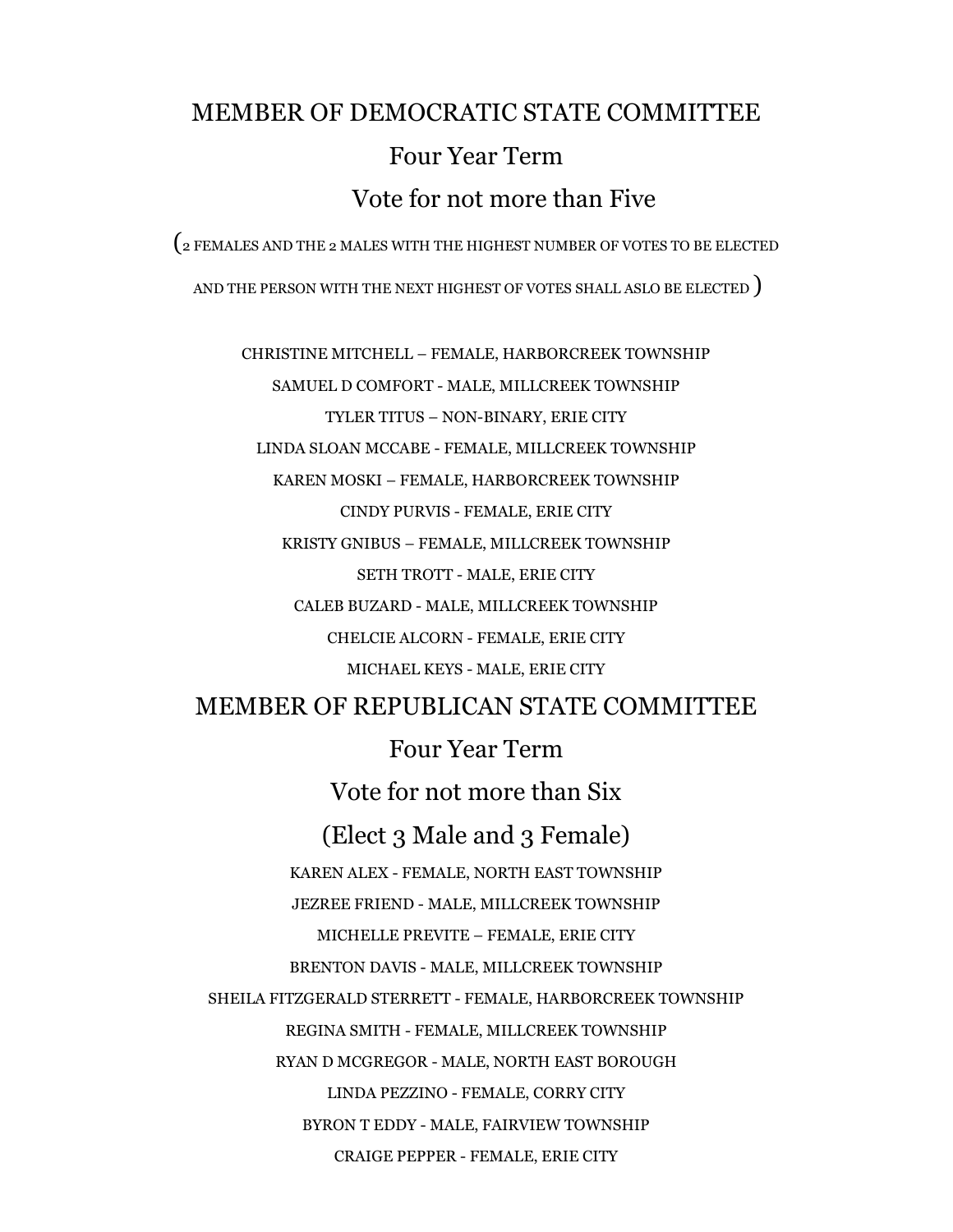#### TIM KUZMA - MALE, ERIE CITY

#### DANIEL LAUGHLIN - MALE, MILLCREEK TOWNSHIP

### ERIE DEMOCRATIC COMMITTEEWOMAN – ONE PER PRECINCT

#### FOUR YEAR TERM

# ERIE DEMOCRATIC COMMITTEEMAN – ONE PER PRECINCT

### FOUR YEAR TERM

# ERIE REPUBLICAN COMMITTEEPERSON – TWO PER PRECINCT TWO YEAR TERM

### Federal Write-In Absentee Ballot

- If you do not receive your absentee ballot in enough time to meet your state's deadlines, use this ballot as a backup. If you send in this ballot and receive your state's ballot later, you should fill out and return your state ballot as well. Your election office will count only one ballot.
- The following require you to register and request an absentee ballot before filling out this form: AL, AS, AR, CT, FL, GU, HI, ID, IL, IN, KS, LA, NH, NJ, NM, NY, PA, PR, RI, SD, TX, WI, WV, and WY. If your state or territory is listed, complete a Federal Post Card Application (FPCA) online at FVAP.gov.
- If you already registered and requested a ballot, send in the Voter<br>Information page and the Official Backup Ballot.
- Please be aware that some states will accept this form as registration and as an absentee ballot request for future elections.

#### Use this form if you are:

- . On active duty in the Uniformed<br>Services or Merchant Marine
- An eligible spouse or dependent
- . A U.S. citizen living outside the **United States**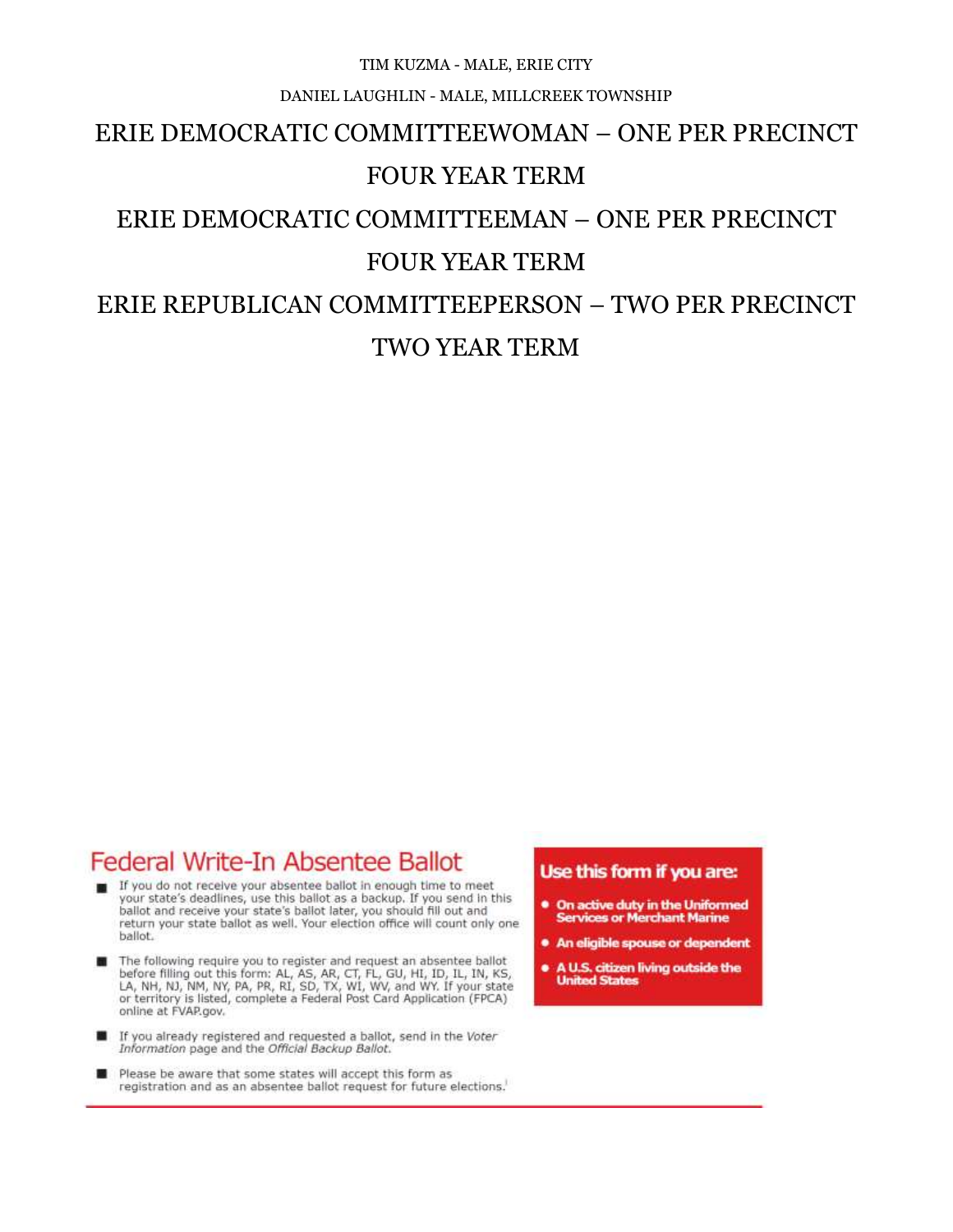### You can vote wherever you are. This is how.

- 1. Fill out your Voter Information page completely and accurately.
	- . Your U.S. voting residence address is used to determine where you are eligible to vote absentee. For military voters, it is usually your last address in your state of legal residence. For overseas citizens, it is usually the last place you lived before<br>moving overseas. You do not need to have any current ties with this address. DO NOT write a PO Box # in section 2.
	- . Most states allow you to provide a Driver's License number or the last 4 digits of your SSN. Some states require a full SSN. See your state's guidelines at FVAP.gov.
	- . If you cannot receive mail at your mailing address, please specify a mail forwarding address.
	- . Most states require you to specify a political party to vote in primary elections. This information may be used to register you with a party.
	- · Section 6 Requirements: Alabama requires two witness signatures; Alaska, Virginia and Wisconsin, require one witness signature; Puerto Rico requires your mother's and father's first name; Vermont requires a voter's oath. Additional state instructions can be found at FVAP.gov.
	- . Remember to sign the bottom of the Voter Information page!
- 2. Carefully fill out and seal your Official Backup Ballot.
	- . DO NOT sign your ballot or include any personal information. Keep your ballot anonymous.
	- . If using a self-sealing form, remove the adhesive liner, fold and seal tightly.
	- . If you printed out the form, fold the voted ballot and seal it in an envelope marked "ballot enclosed".
- 3. Assemble your documents for mailing.
	- . Put your Voter Information page and Official Backup Ballot into the mailing envelope.
	- . You can find the address for your election office at FVAP.gov.
	- All states accept this form by mail, but they vary on email and fax. See your state's rules in the Voting Assistance Guide online at FVAP.gov.

Agency Disclosure Statement

The public reporting burden for this collection of information is estimated to average 15 minutes per response, including time to review instructions, gathering and maintaining the data needed, and completing and reviewing the collection of information. Send comments regarding this burden estimate or any other aspect of this collection of information, including suggestions for reducing the<br>burden to: Department of Defense, Washington Headquarters Services, Executive Services Directorate, Information Management Division, 4800 Mark Center Dr., East Tower, Suite 03F09, Alexandria. VA 22350-3100. (OMB Control #0704-0502). Respondents should be aware that notwithstanding. any other provision of law, no person shall be subject to any penalty for failing to comply with a collection of information if it does not display a currently valid OMB control number. DO NOT RETURN YOUR FORM TO THE ADDRESS ABOVE.

Privacy Advisory

When completed, this form contains personally<br>identifiable information and is protected by the Privacy Act of 1974, as amended.

**Questions?** Email vote@fvap.gov

## **Voter Information**

Social Security Number

requested an absentee ballot?

Driver's license or State ID #

Federal Write-In Absentee Ballot (FWAB)

# Have you already registered and

Some states allow you to use this form to register and request

ballots for future elections. Visit FVAP.gov for more details. Print clearly in blue or black ink, please see back for instructions. 1. Who are you? Pick one. For absent Uniformed I am on active duty in the Uniformed Services or Merchant Marine -OR- II am an eligible spouse or dependent. Service members, their I I am a U.S. citizen living outside the country, and I intend to return. families, and otizens I am a U.S. citizen living outside the country, and my intent to return is uncertain. residing outside the 1 am a U.S. citizen living outside the country, and I have never lived in the United States. **United States**  $\Box$  Female Sex Last name Suffix (Jr., II)  $\square$  Male First name Previous names (if applicable) Middle name Birth date (MM/DD/YYYY)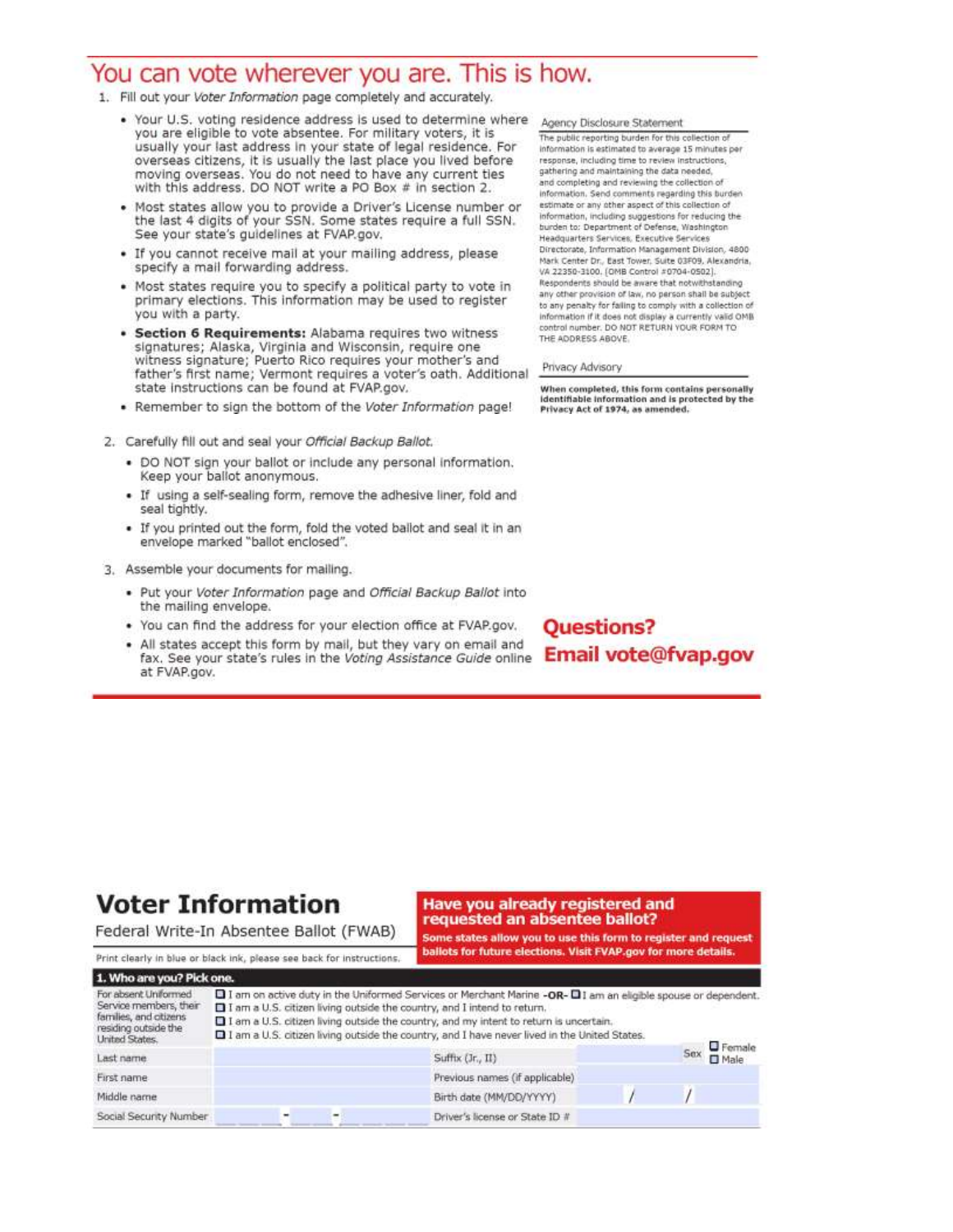| 2. What is your U.S. voting residence address?<br>Your voting materials will not be sent to this address. See instructions on other side of form.<br>state and the state of the state and the state of the state of the state of the state of the state of the state of the |       |  |  |  |  |
|-----------------------------------------------------------------------------------------------------------------------------------------------------------------------------------------------------------------------------------------------------------------------------|-------|--|--|--|--|
|                                                                                                                                                                                                                                                                             |       |  |  |  |  |
| City, town, village                                                                                                                                                                                                                                                         | State |  |  |  |  |
| County                                                                                                                                                                                                                                                                      | 21P   |  |  |  |  |

| Your mailing address. (Different from above)                                                                                                                                                                                       |                 | Your mail forwarding address. (If different from mailing address)               |                                |                                                              |  |
|------------------------------------------------------------------------------------------------------------------------------------------------------------------------------------------------------------------------------------|-----------------|---------------------------------------------------------------------------------|--------------------------------|--------------------------------------------------------------|--|
| 4. What is your contact information? This is so election officials can reach you about your request.<br>Provide the country code and area code with your phone and fax number. Do not use a Defense Switched Network (DSN) number. |                 |                                                                                 | Phone:                         |                                                              |  |
| Email:                                                                                                                                                                                                                             |                 |                                                                                 |                                |                                                              |  |
| Alternate email:                                                                                                                                                                                                                   |                 |                                                                                 | Fax:                           |                                                              |  |
| 5. What are your preferences for future elections?                                                                                                                                                                                 |                 |                                                                                 |                                |                                                              |  |
| A. Do you want to register and<br>request a ballot for all elections<br>you are eligible to vote in?                                                                                                                               | e<br>Yes<br>No. | B. How do you want to<br>receive voting materials<br>from your election office? | Mail<br>Email or online<br>Fax | C. What is your<br>political party for<br>primary elections? |  |
| 6. What additional information must you provide?                                                                                                                                                                                   |                 |                                                                                 |                                |                                                              |  |
| The following need more information: Alabama, Alaska, Puerto Rico, Vermont, Virginia and Wisconsin, see back for instructions. Additional                                                                                          |                 |                                                                                 |                                |                                                              |  |
| state instructions can be found at FVAP.cov.                                                                                                                                                                                       |                 |                                                                                 |                                |                                                              |  |

#### 7. You must read and sign this statement.

- I swear or affirm, under penalty of perjury, that:
- The information on this form is true, accurate, and complete to the best of my knowledge. I understand that a material misstatement of fact in<br>completion of this document may constitute grounds for conviction of perjury.<br>I
- 
- If am not disqualified to vote due to having been convicted of a felony or other disqualifying offense, nor have I been adjudicated mentally incompetent; or if so, my voting rights have been reinstated; and
- I am not registering, requesting a ballot, or voting in any other jurisdiction in the United States, except the jurisdiction oted in this voting form.<br>■ In voting, I have marked and sealed this ballot in private and hav

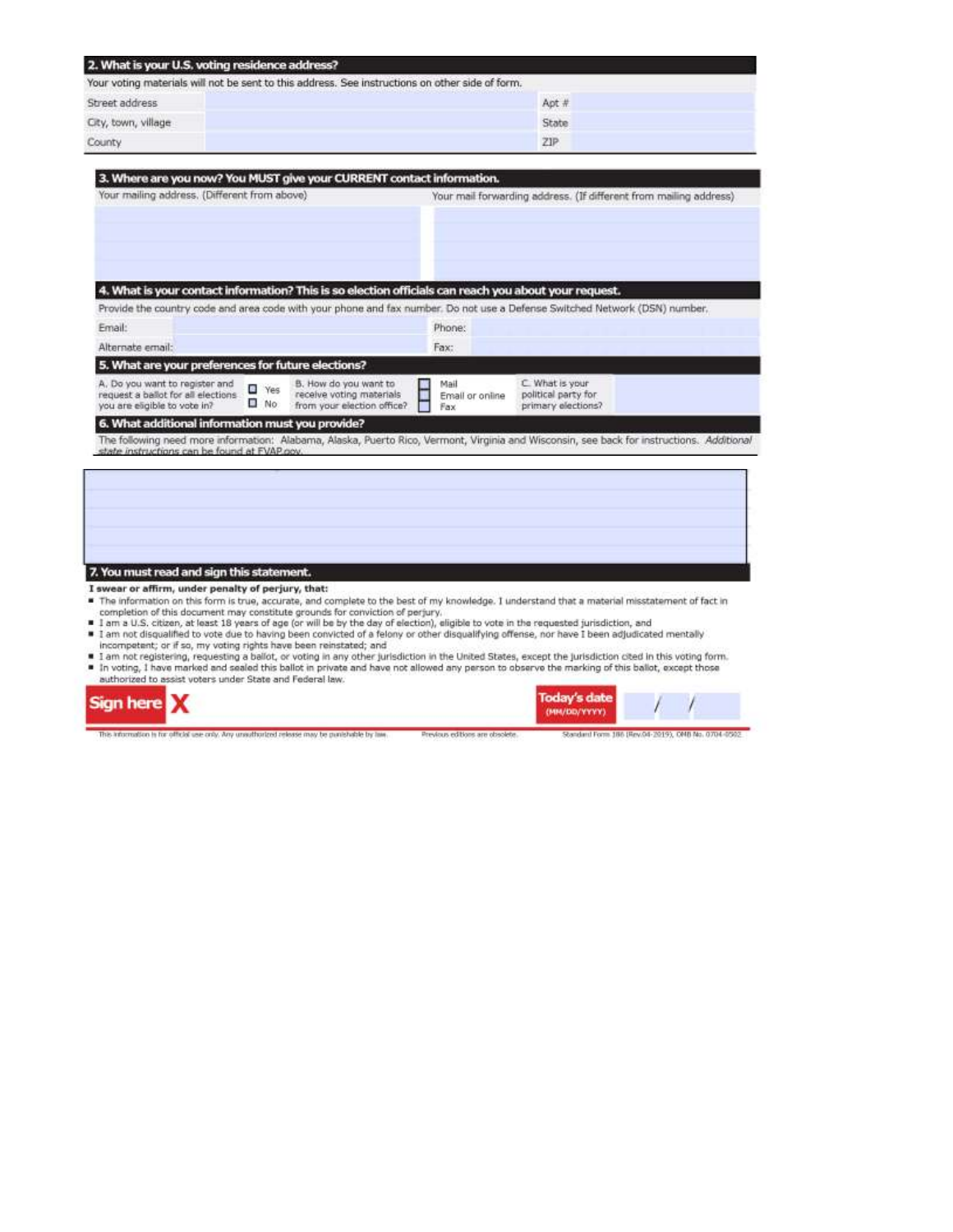# **Official Backup Ballot**

Federal Write-In Absentee Ballot (FWAB)

Print clearly in blue or black ink.

Vote by writing the NAME or PARTY of the candidates you choose. To find out about specific federal candidates and races go to **FVAP.gov.** 

#### **Instructions**

- . This ballot can be used to vote for federal offices.
- . DO NOT write your name or any identifying number (SSN, driver's license) on this ballot.
- . Photocopy this page if you require additional room for candidates or ballot initiatives.
- . If you are voting in American Samoa, Guam, Puerto Rico, or the U.S. Virgin Islands, you may vote for Delegate or Resident Commissioner, and in presidential primaries.
- . State laws vary about using the FWAB for other offices like Governor or Mayor. Learn more online at FVAP.gov.

| <b>Federal offices</b>                                                  |                |                 |
|-------------------------------------------------------------------------|----------------|-----------------|
| President and Vice President                                            |                |                 |
| U.S. Senator                                                            |                |                 |
| U. S. Representative, Delegate, or<br>Resident Commissioner to Congress |                |                 |
| Non-federal offices                                                     |                |                 |
| Office                                                                  | Candidate name | Political party |
| <b>Ballot initiatives or other items</b>                                |                |                 |

Standard Form 186 (Rev.04-2019), OMB No. 0704-0502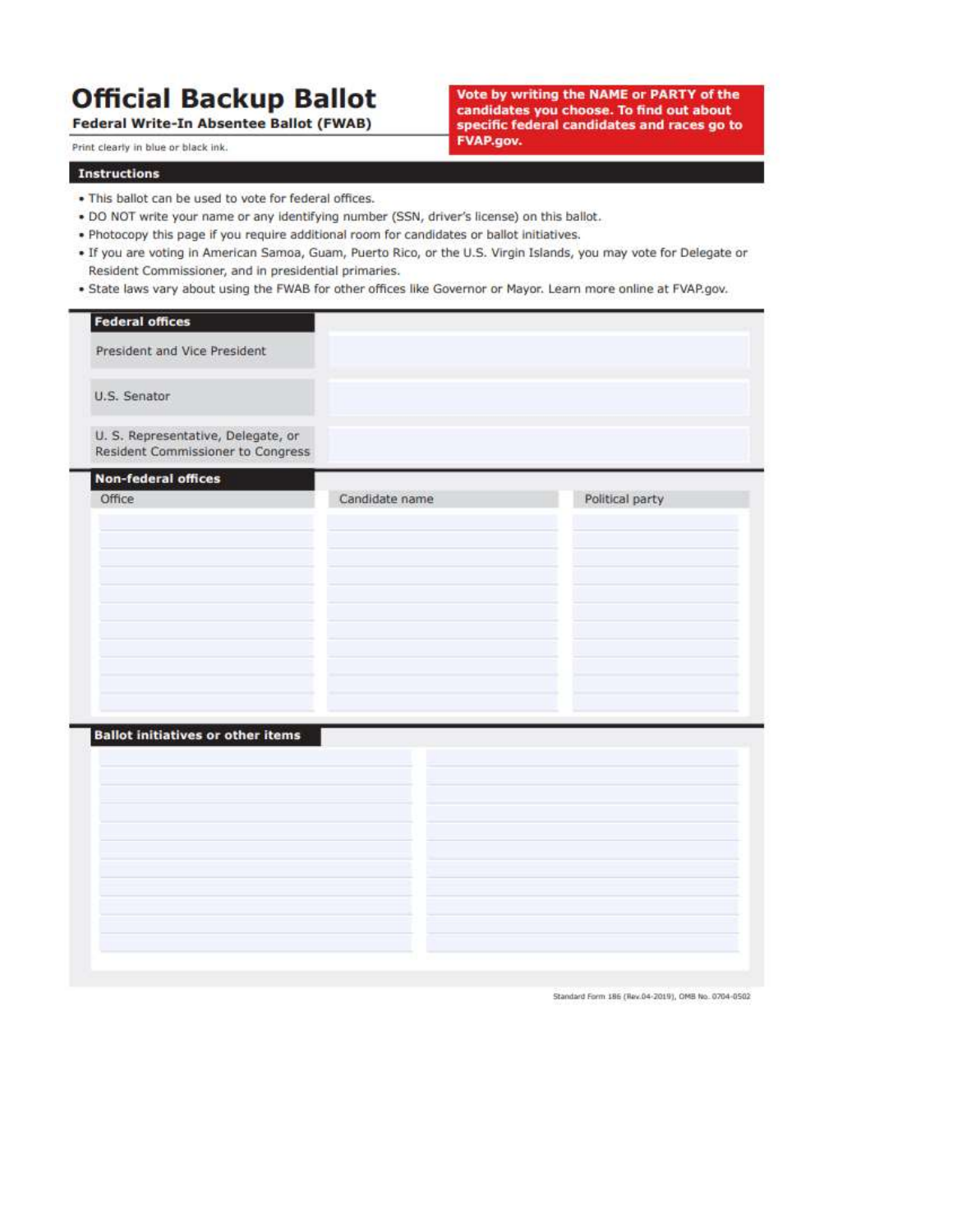ate Private Private Private Private Private Private Private Private ate Private Private Private Private Private Private Private Private e Private Private Priv **Private** OL rivate Private Private mcial ate Pri te Private Private Priv **Federal Write-In Absentee Ballot Private** ate Private Private Private Private Private Private Private Private Private Private Private Private Private Private Private Private Priv Private Private Private Private Private Private Private Private Priv ate Private Private Private Private Private Private Private Private Private Private Private Private Private Private Private Private Priv ate Private Private Private Private Private Private Private Private ate Private Private Private Private Private Private Private Private Private Private Private Private Private Private Private Private Private Pri ivate Private - Private - Private - Private - Private - Private - Private - Pri Fold your ballot and keep it private. Put it in the envelope. Priv ate Private Private Private Private Private Private Private Private Private Private Private Private Private Private Private Private Priv ate Private Private Private Private Private Private Private Private Private Private Private Private Private Private Private Private Priv Private Private Private Private Private Private Private Private Priv ate Private Private Private Private Private Private Private Private Private Private Private Private Private Private Private Private Priv ate Private Private Private Private Private Private Private Private Private Private Private Private Private Private Private Private Priv Private Private Private Private Private Private Private Private Priv Private Private Private Private Private Private Private Private Priv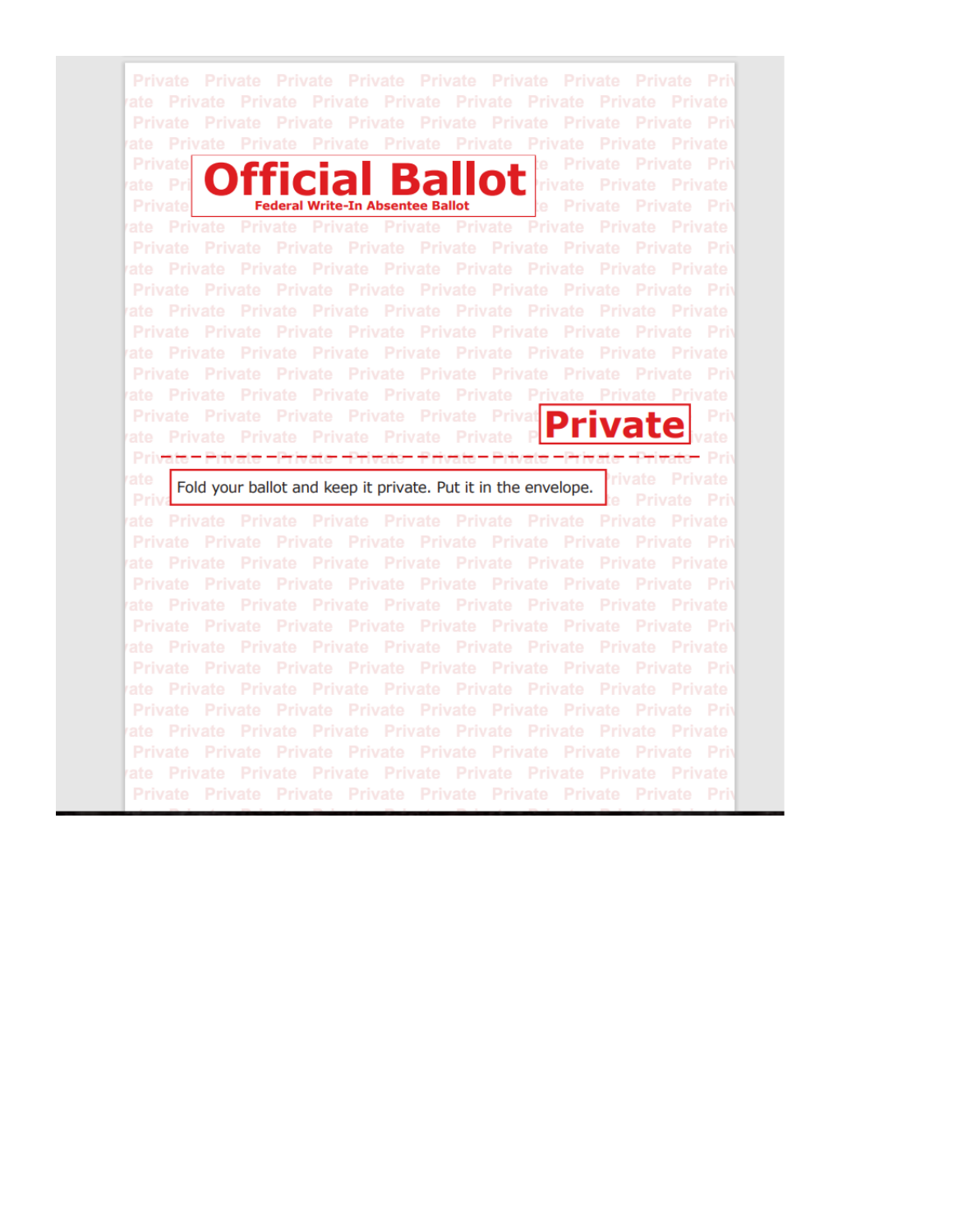